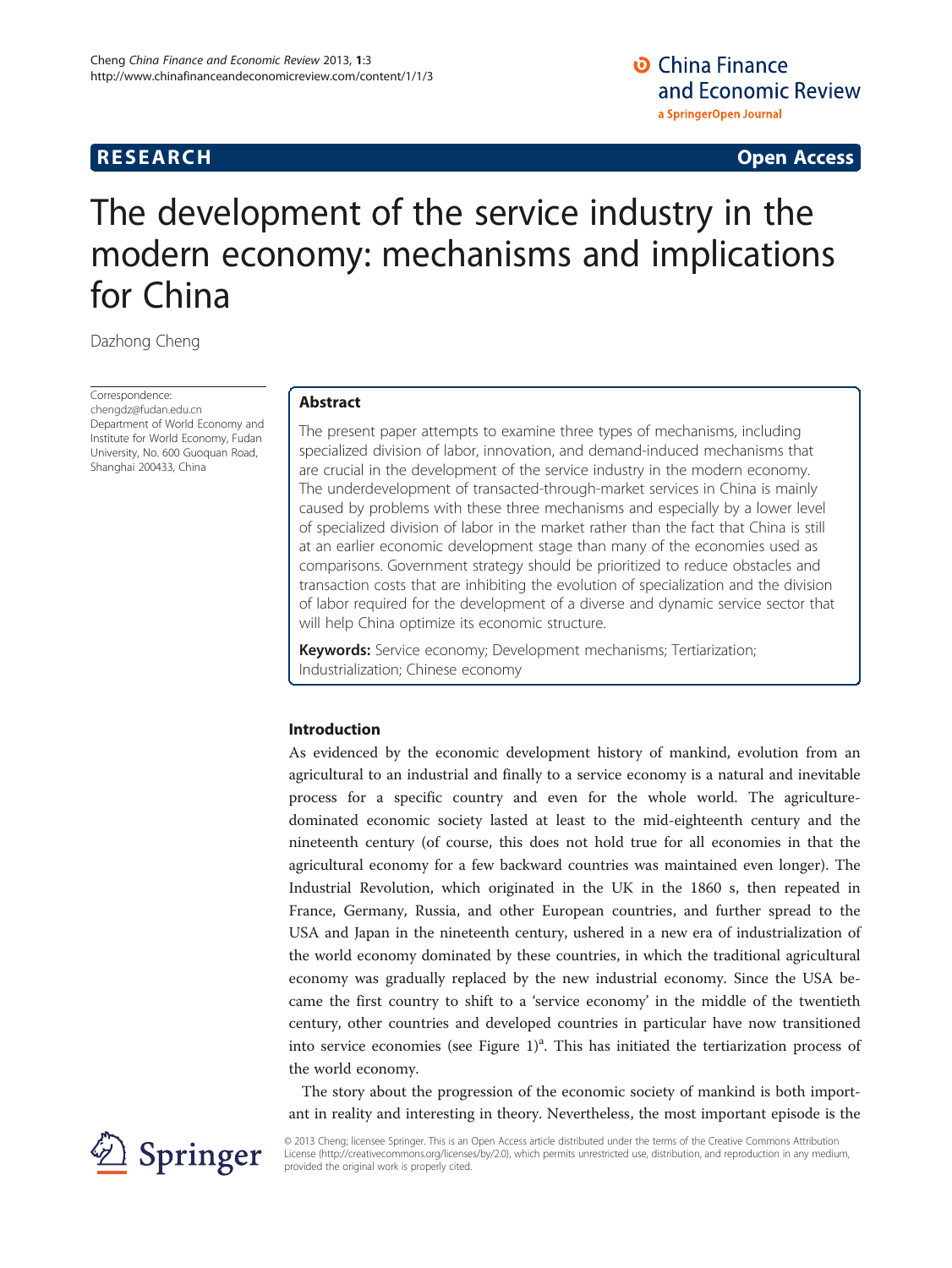<span id="page-1-0"></span>

current service economy, which differs from the industrial and agricultural economies in many aspects including output and employment structure, input structure, and international transactions<sup>b</sup>. This paper attempts to investigate the mechanisms behind the development of the service industry in the modern economy and to highlight strong policy implications for China. More specifically, we focus on three types of mechanisms: specialized division of labor, innovation, and demand-induced mechanisms, which are particularly important for China. China has performed quite differently from other major countries in the evolution of economic society ever since the mid-eighteenth century. The recent rise of China as a major player in the world economy is remarkable. This is not just because it failed to keep pace with the Industrial Revolution but because it has also been disengaged from the twentieth century Service Revolution (see Figure [2\)](#page-2-0). In the new era of the twenty-first century, China is facing great challenges and opportunities both in industrialization and tertiarization. These are no doubt major concerns for researchers as well as policymakers.

#### Specialized division of labor and service industry development

The first mechanism driving the development of the service industry is the general trend away from internalization to externalization or, alternatively, from nonmarketization to marketization (see Figure [3\)](#page-2-0). But this evolutionary trend is subject to the trade-off between specialization efficiency and transaction costs (Yang and NG [1993](#page-11-0)). If specialization efficiency outweighs transaction costs, this evolution will occur and proceed; otherwise, it will stop and even retrogress. In the early stages of economic development, which are characterized by lower levels of marketization and higher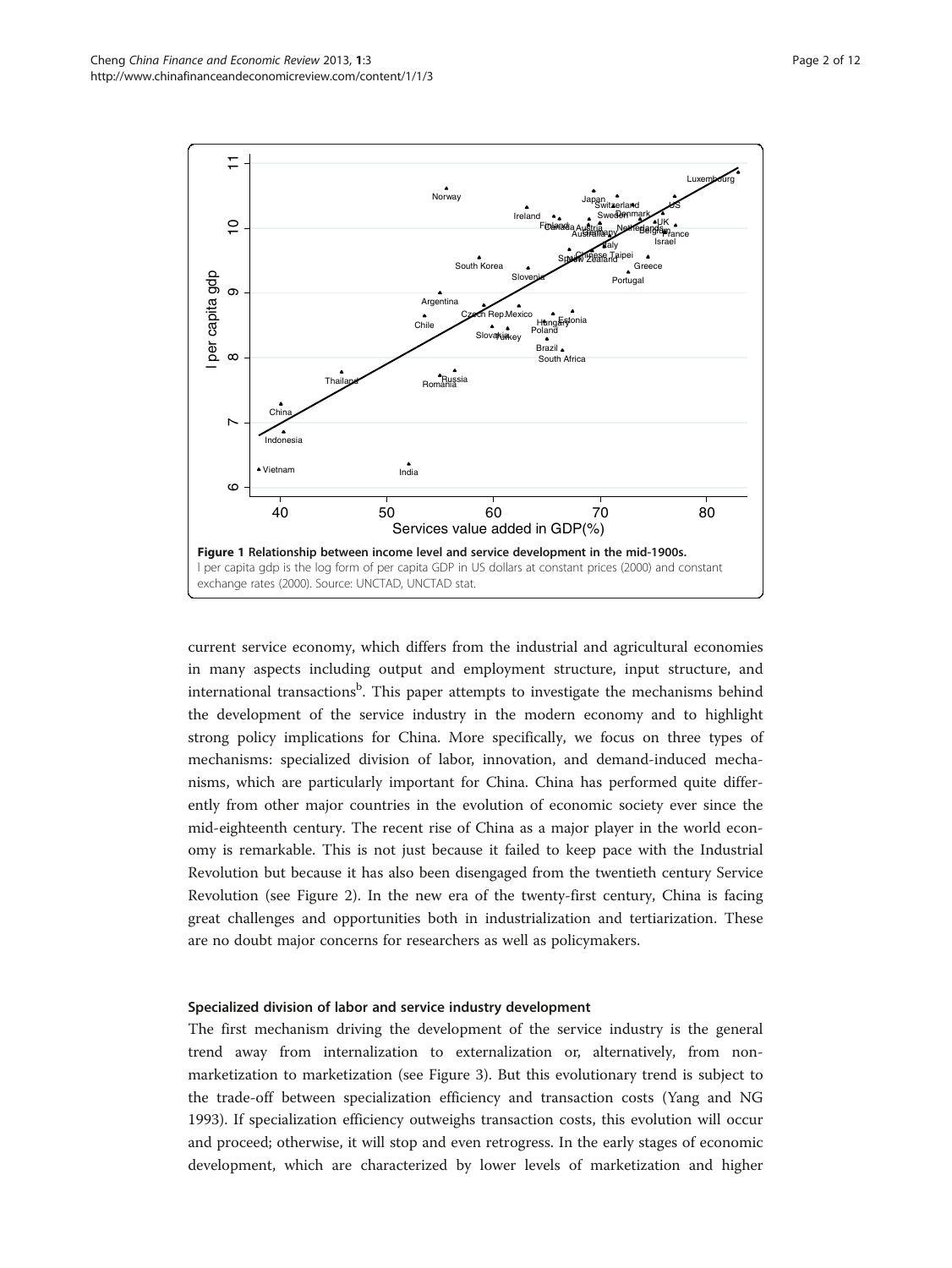<span id="page-2-0"></span>

market transaction costs, services are usually supplied in-house by users such as families and firms. As economic development proceeds with increasing marketization and decreasing transaction costs, various independent market agents emerge in the economic system and specialize in the provision of services like accounting, marketing, consulting, logistics, and housekeeping. The demand for services can be satisfied by buying all kinds of services through markets rather than by self-service. This has the effect of increasing the choice of supplier for firms and families that rely primarily on internal provision of services and thus has profound economic implications, although the dichotomy between those provided in-house (i.e., in-house services) and those obtained through market transactions (i.e., transacted-through-market services) is retained.

Let us take producer service as an example (see Figures 3 and [4\)](#page-3-0). The in-house producer services reflect the specialized division of labor inside the producers or firms and, thus, the internal resource allocation and industrial linkages directed by firms' decisions. These types of producer services cannot be captured by input–output tables in the System of National Account (SNA) and will frequently be grouped according to firms' main business (e.g., manufacturing). The transacted-through-market producer services reflect the specialization and division of labor among different firms in the

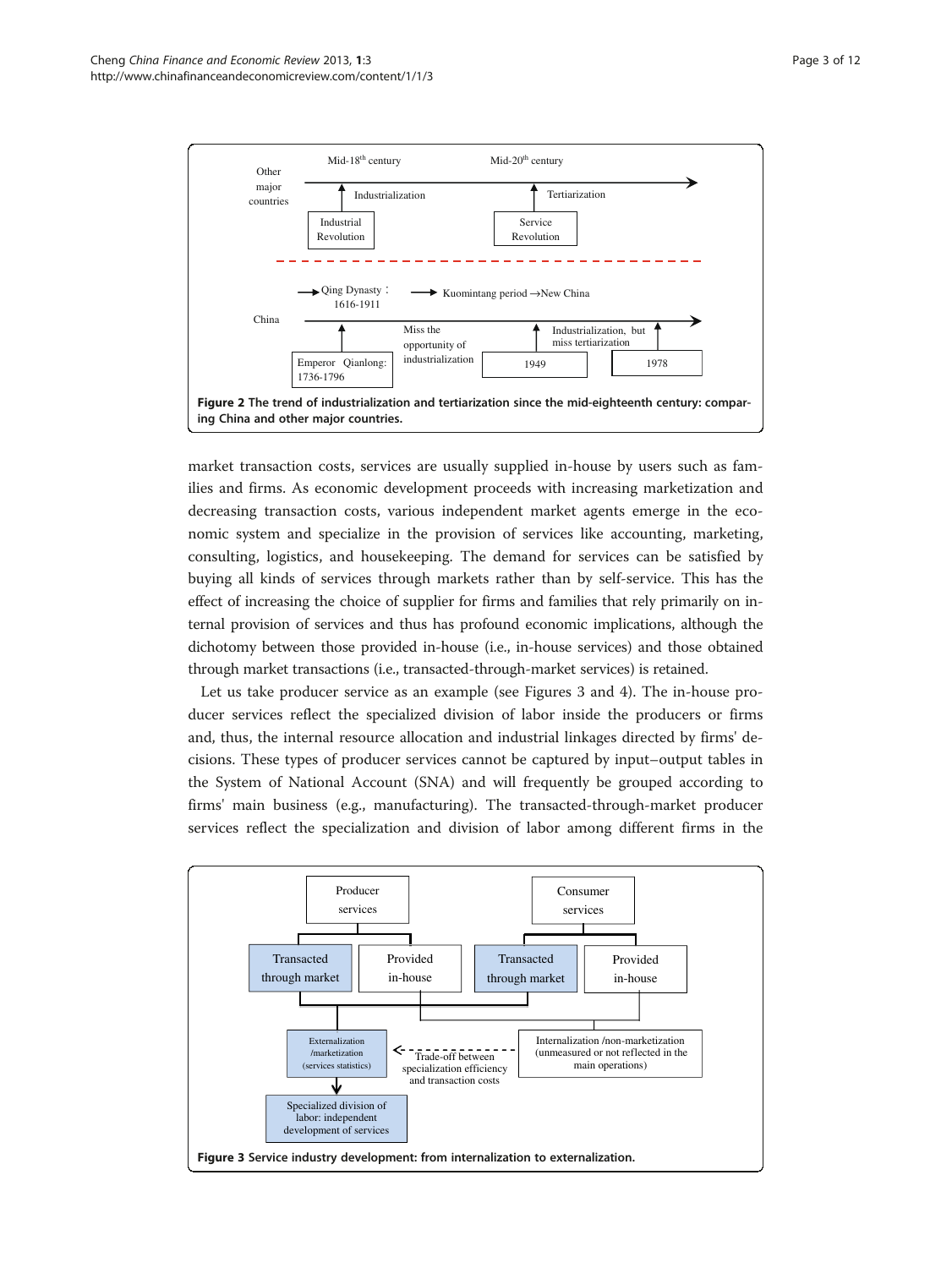<span id="page-3-0"></span>

market and, hence, the resource allocation and industrial linkages based on market competition. These types of market-driven producer services will be reported in the SNA input–output tables. The outsourcing and marketization of producer services is a natural evolution of the specialized division of labor and resource allocation from inside the firm to the market. It has the effect of optimizing the value chain and production chain inside the firm, and its core competitiveness will be enhanced. In the meantime, the resource allocation and utilization efficiencies of the firm and of the economy as a whole will be enhanced, the industrial division of labor and structure will become more rational, and the capabilities of the national economy as a whole for innovation and competition will be improved.

The development of services, especially the transacted-through-market services, reflects the extensity (measuring service varieties) and intensity (measuring the specialization level in services) of not only the specialized division of labor in services themselves but also that between services and other industries. Agriculture, manufacturing, and services are all users of producer services, but at the industrialization stage of development, the foremost user is manufacturing. It is generally recognized that the industrialization stage is accompanied by a rapid deepening of the division of labor. At the microeconomic level, the Fordist model of manufacturing production tends to collapse, while the Wintelism induced by the information technology revolution quietly emerges (Borrus and Zysman [1998\)](#page-11-0). Production modes and operational flows begin to change from mass production to customized production and then to mass customization, while the modularization and outsourcing of production sections and operational units gradually increases. These microeconomic changes result in a new industrial division of labor, which, quite different from traditional 'horizontal division of labor' and 'vertical division of labor,' is characterized by the 'smiling curve' especially in manufacturing (e.g., information technology (IT) manufacturing). The two ends of the smiling curve, represented by the upstream and the downstream sides of production, are producer services such as research and development (R&D), sales, and after-sale services for which the value added is higher. The lowest part of the smiling curve, representing the midstream of production, mainly comprises manufacturing, processing, and assembling activities from which the profit is lower. Thus, as production chains extend at both the upstream and downstream sides, profits are gradually shifting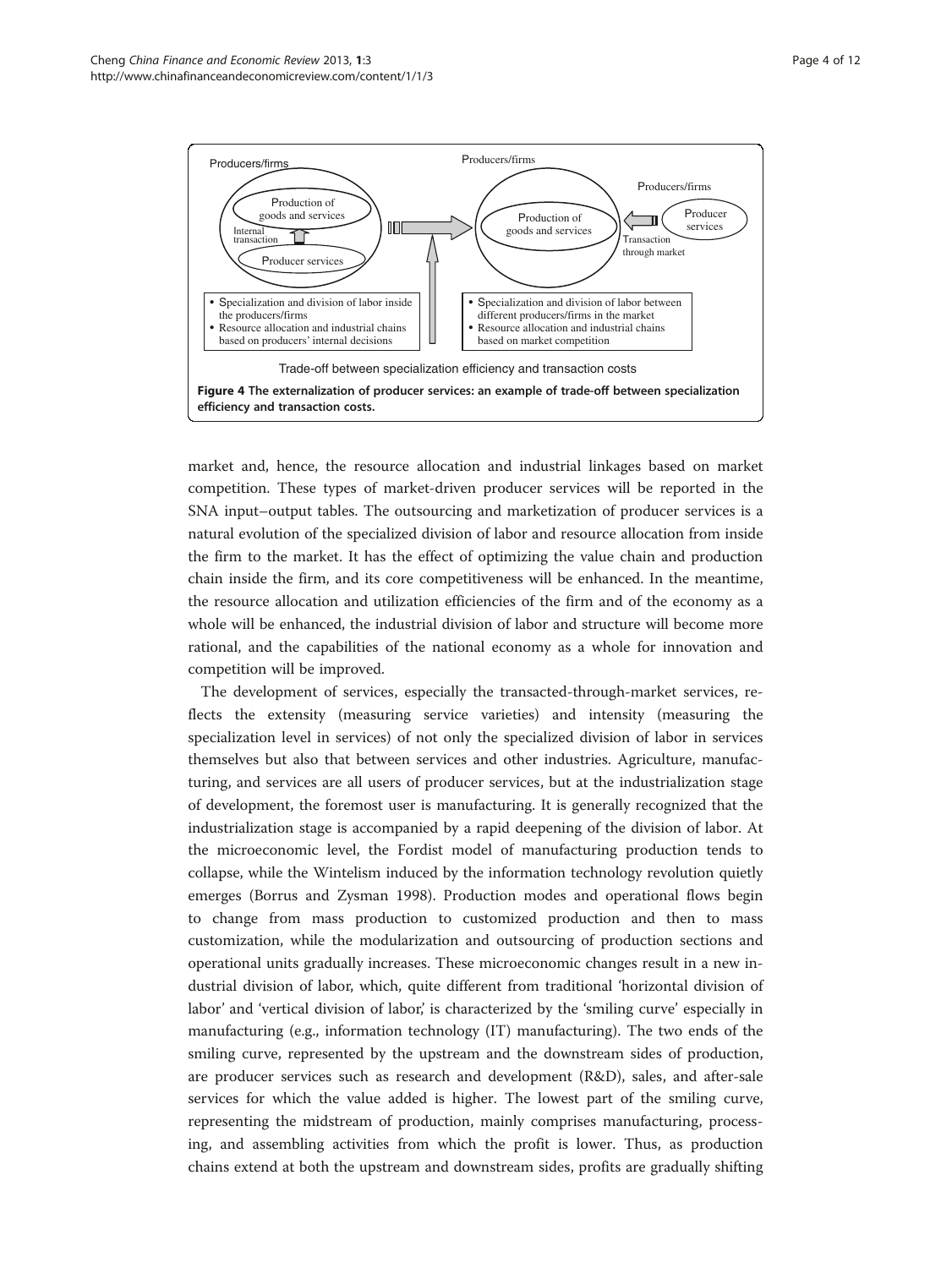towards producer services. By incorporating them, manufacturing is gradually being tertiarized while some services become mechanized and automated. Thus, the two kinds of industries become more integrated and interactive. $\epsilon$  In the process of upgrading the product value added by manufacturing, tertiarization develops and accordingly increases and diversifies the demand for services; while in the course of improving the quality of services, more and more hard technologies are introduced for catalyzing technical renovation in manufacturing. This fits the idea of a constantly evolving modern economy in which producer services perform a complementary role that does not involve the replacement of manufacturing or damage to economic growth (Grubel and Walker [1989](#page-11-0)).

But how do we make the process of specialization and division of labor operate more properly and smoothly? The key lies in reducing transaction costs as much as possible. A full-fledged and congenial market environment and the right policies can be conducive to the reduction in the transaction costs.

#### The innovation mechanism and service industry development

During the development process of the service industry itself, there exists a general trend featuring increasing diversification and sophistication of services. The mechanism functioning behind that trend is innovation, which can be identified as two types, with one being technical innovation and the other management innovation. This identification also points to two ways of modernizing traditional services, that is, technical improvement and management improvement. The former implies that a service provider such as a service firm can introduce advanced technologies like information technology and high technology so as to transform its obsolete hardware structure. The latter means that a service provider can reform its old operational and organizational modes by importing modern management expertise and specialized talents. These two types of transformation and improvement can be implemented separately or simultaneously for a specific service provider.

The criteria for identifying a service as traditional or modern lie in whether this service is produced based upon more advanced technologies and/or more advanced management. For example, banking services and retail services are known to be both old and traditional services, but today, they are hugely different from what they were a hundred years ago. On one hand, ITs have been pervasively used in these two service sectors, where, for instance, the service providers tend to operate on the foundation of the Internet. So we can often see and utilize e-banks and e-marts. On the other hand, the providers of these services have also introduced new forms of operation. The supermarket is certainly one of the advanced forms of retail services.

Therefore, if we want to define modern services vis-à-vis traditional services, the best way is to observe whether the providers are operating in the context of more sophisticated technologies and/or newer forms of management. More broadly, modern services should at least cover two groups of services: newly emerging services and modernized traditional services. The former are mainly based on the Internet, including IT informational services, new mobile telecommunication services, etc<sup>d</sup>., while the latter refers to services which are traditional but have been modernized in terms of the abovementioned two dimensions of advancement. The latter is used even more than the former.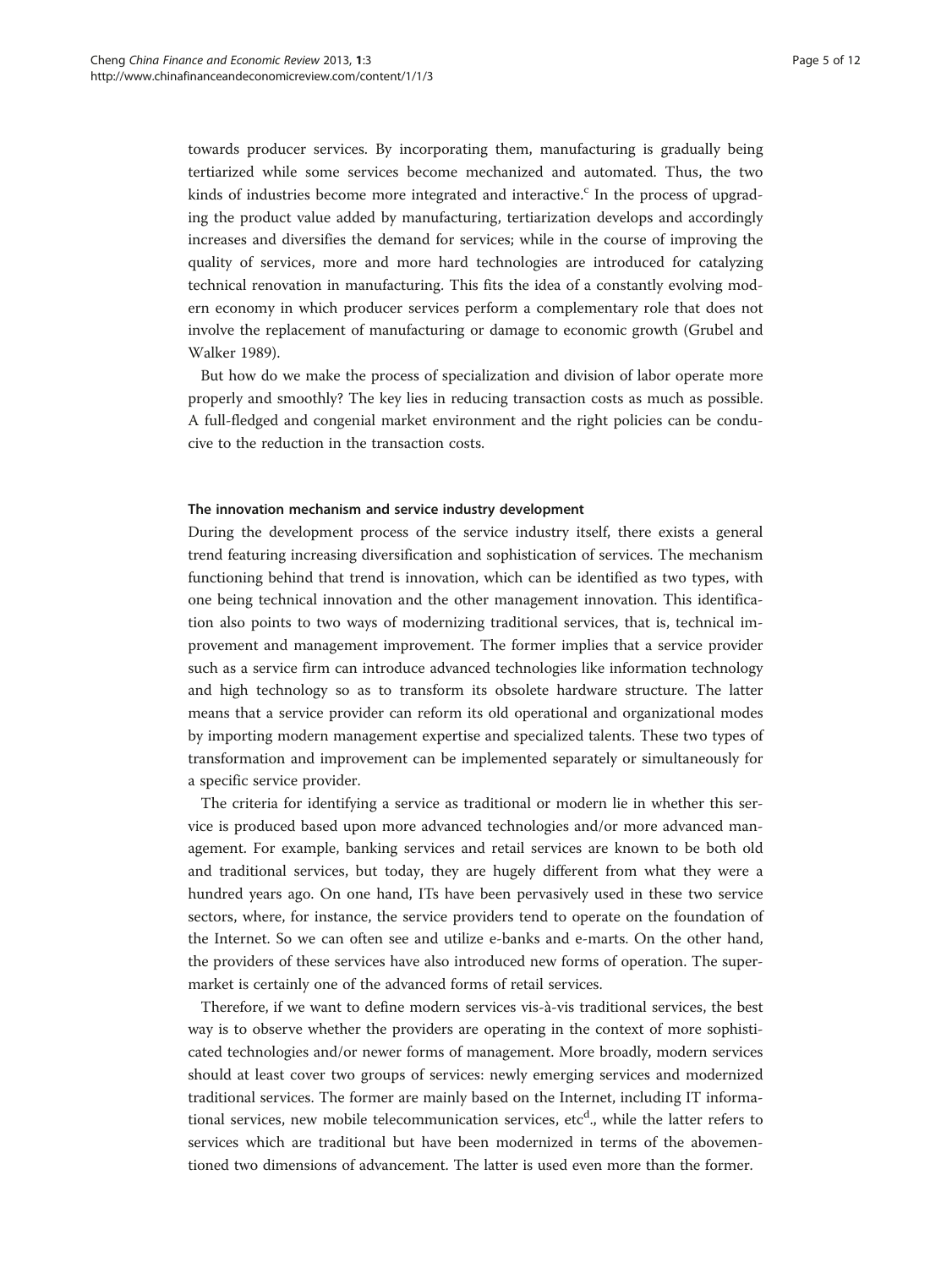#### Demand-induced mechanism and service industry development

As the preceding discussion of those two mechanisms focuses mainly on the supply side of services, here we turn our attention to the demand side. Undoubtedly, the development of services is the result of equilibrium between demand and supply. Of course, demand includes final demand and intermediate demand. As a rule, the rise in disposable income levels will lead to an increase in final demand for services like health care, entertainment, and tourism<sup>e</sup>, while the deepening of specialization and industrial divisions will cause a rise in intermediate demand for services like financial, consulting, and accounting services, which we have discussed in the previous section.

As Francois and Hoekman ([2010](#page-11-0)) pointed out, both final and intermediate demand factors are important in explaining the growing share of services in the economy<sup>f</sup>. Early explanations for the rise of services mainly focused on final demand factors (for example, Clark ([1940](#page-11-0)) and Baumol [\(1967\)](#page-11-0)). Final-demand-side explanations relate the pattern of rising final or consumer service prices and expenditure shares to relative productivity differentials. The result is a prediction of stagnating overall productivity growth, i.e., the so-called Baumol disease, and the related theoretical literature explaining the Balassa-Samuelson effect. Intermediate-demand-side explanations are more recent and emphasize analytical and empirical linkages between intermediate or producer services and the other sectors, assigning both a direct and indirect role for services in the economy and making contrary predictions to those related to the Baumol disease. For instance, Hoekman and Mattoo [\(2008\)](#page-11-0) stress the conjecture by Francois ([1990\)](#page-11-0) that the rising demand for producer services as inputs into manufacturing implies overall productivity growth commensurate with a rising overall service share in employment and value added. This is connected with what Katouzian ([1970](#page-11-0)) called increased roundaboutness of production in general and in manufacturing in particular, i.e., greater specialization and division of labor. Therefore, Francois and Hoekman ([2010](#page-11-0)) argue that an obvious but relatively unexplored avenue for research is a joint analysis of competing final and intermediate demand mechanisms (Baumol [1967;](#page-11-0) Francois [1990\)](#page-11-0) stagnation linked to consumer services and productivity growth linked to producer services- in a unified framework. Once it is recognized that services are often inputs, an expansion of the service sector can increase growth.

Moreover, we should also consider the nexus of demand and supply. From the supply side, the higher the 'efficiency' is (which can be evaluated by labor productivity and total factor productivity), the better as this is in accord with the objective of service providers' profit maximization. However, from the demand side, the more comfortable the 'effect' is (which can be measured by indices such as customer satisfaction), the better as this fits in with the objective of service consumers' utility maximization. But in reality, the efficiency of suppliers in providing services is often in diametric contradiction to the effect felt by service consumers. One example is the doctor-patient conflict. Suppose you went to see a doctor. You will feel better if the doctor spends more time examining and consulting with great care; otherwise, you will feel bad. If a doctor spends less time for each patient, he will handle more cases, and thus, he performs more efficiently. But this high efficiency would make patients feel very uncomfortable. Hence, the healthy development of the service industry is a balance between efficiency (for the supply side) and effect (for the demand side) rather than putting undue emphasis on the former while ignoring the latter. All the mechanisms and institutional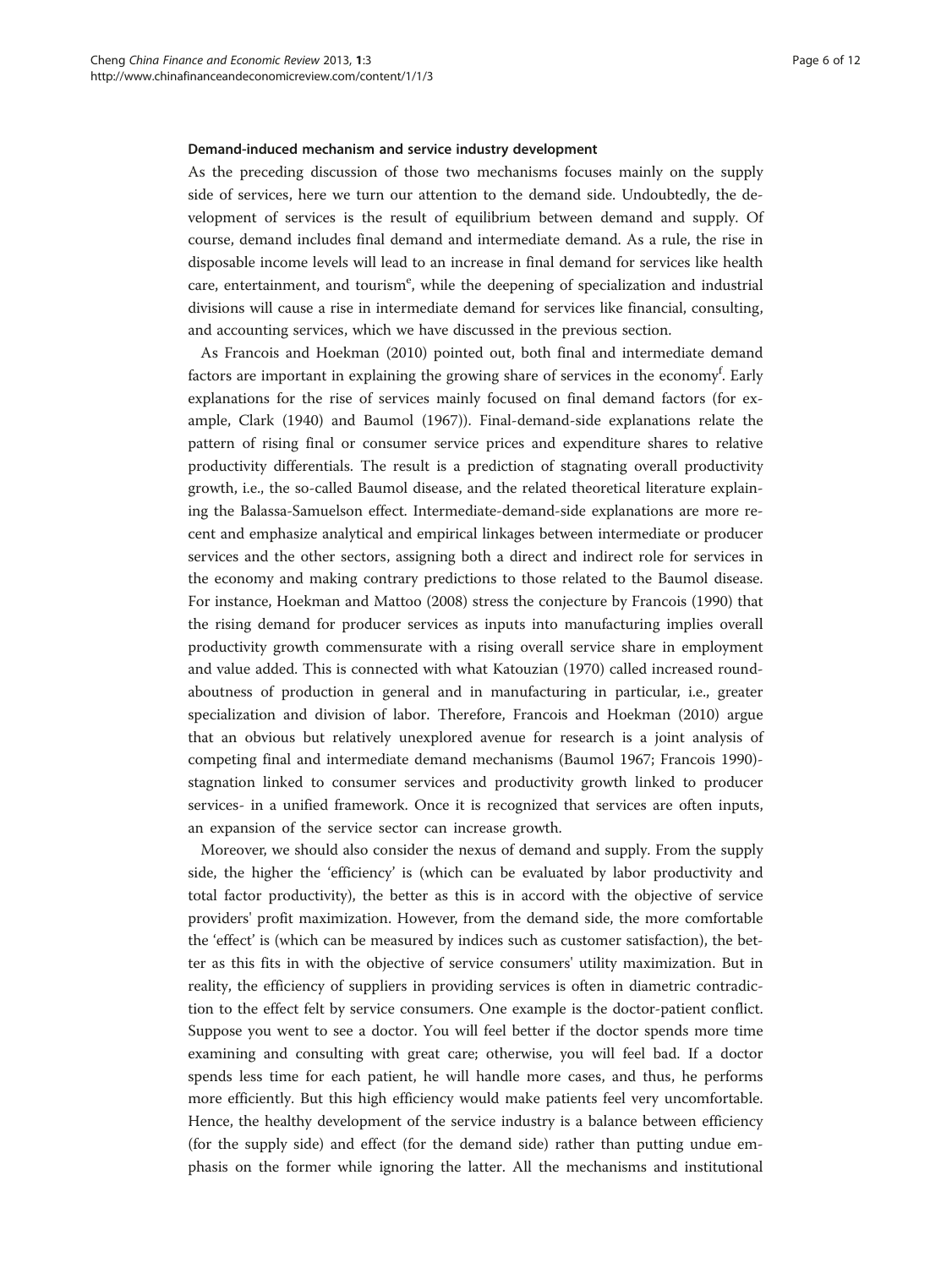and policy designs should take into consideration the interaction between them so as to promote the evolution of services from internalization to externalization.

#### Policy implications for China

For a long period after the founding of the People's Republic of China in 1949, service sector development lagged behind, reflecting the fact that the national economic development strategy gave priority to the manufacturing industry, especially the heavy machine industry, as the driver toward immediate industrialization<sup>g</sup>. The program on reform and opening that China initiated in the late 1970s included significant modifications to economic development doctrines and strategies. These modifications included an increased commitment to clarifying the role of service industries that, albeit gradually, have gained the attention that they deserve. Accelerating the reconfiguration of its industrial structure to include a growing proportion of the service sector in the economy is an essential component in China's new economic development strategy. This is very clearly demonstrated in the numerous references to implementing policies for the development of services in the Eleventh Five-year Plan (2006 to 2010) and in the Twelfth Five-year Plan (2011 to 2015).

There are indications that these service-informed national economic development plans and strategies are taking effect. As the proportion of primary industry value added decreased continuously from 28.2% to 10.2% and that of secondary industry value added remained stable at about 47%, the nominal share of services in gross domestic product (GDP) increased from 23.9% in 1978 to 43% in 2010. The proportion of service employment in total employment increased from 12.2% in 1978 to 34.1% in 2009, a more rapid rate of change than for the secondary sector (17.3% to 27.8%). The share of primary industry in total employment almost halved from 70.5% to 38.1%. For every year since 1994, the proportion of service employment in total employment has exceeded the figure for manufacturing with some 80% of the jobs lost as a result of the reduction in primary industry employment replaced with service rather than manufacturing jobs. Compared with most other countries that are already service economies, the timescale of the shift to services in China has been very short and it also started from a low base. The technological environment is very different from that which accompanied earlier transitions to service economies in Europe or North America, enabling acceleration of a process that previously extended over 50 years and more. But technology such as ICT has also diversified and enhanced the portfolio of information and knowledge-intensive services in developed country service economies, thereby enhancing the quality and competitiveness of their goods-producing and serviceproviding industries. Yet, using the 'Fuchs standard' as the benchmark, even though the expansion of service employment since the early 1990s has been impressive, the case is that at the start of the second decade of the twenty-first century, China is not yet a service economy and cannot even be commensurable with economies such as India and Indonesia that are slightly behind China and others such as Brazil and Russia that are at the same transitional stage as China (see Figure [1](#page-1-0) and Table [1\)](#page-7-0).

Why is that? In order to understand these stylized facts about the development of the service industry in China, it is necessary to consider some aspects of the evolution of the economy, especially since the early 1990s.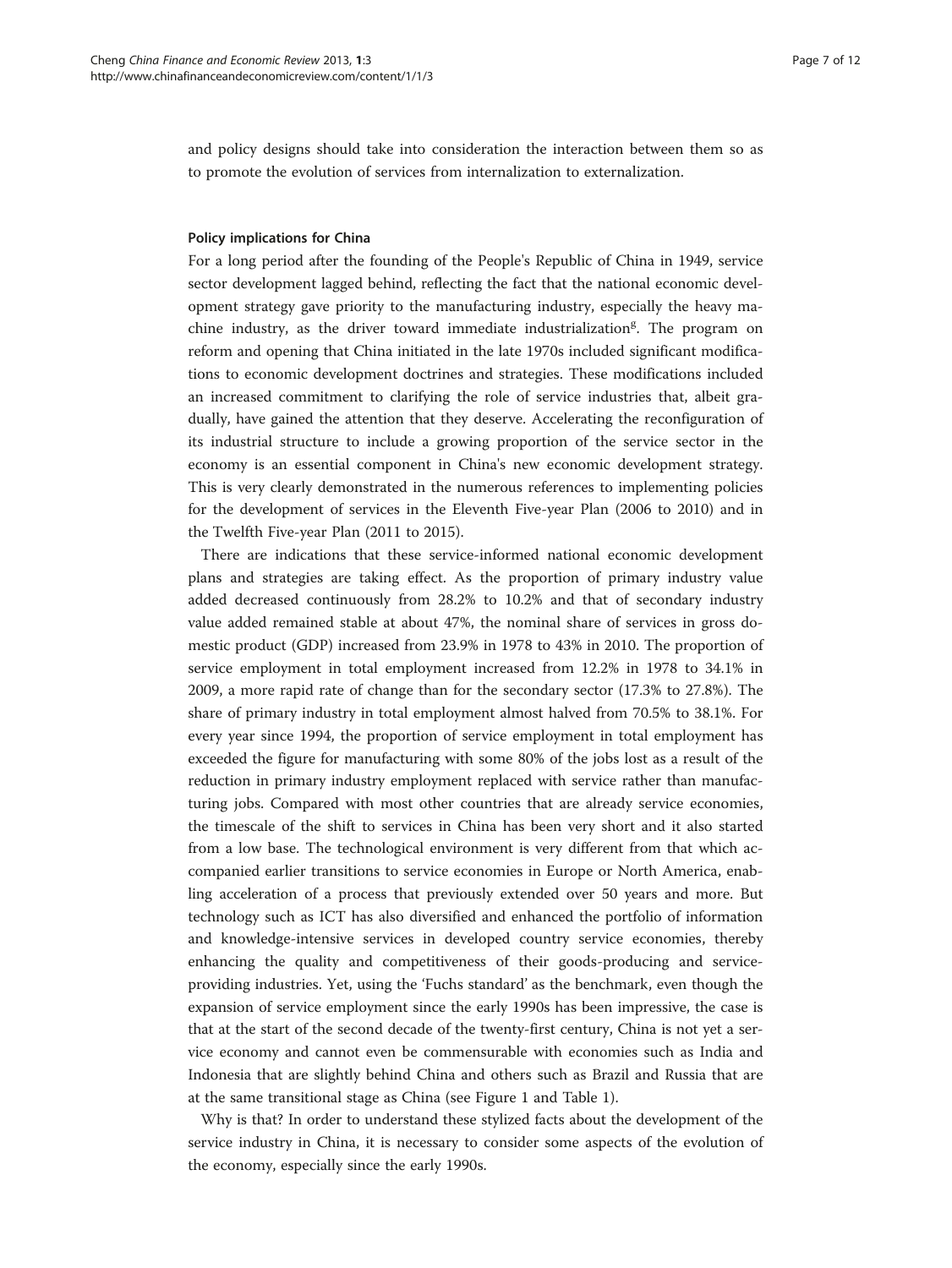|                                              | Year | Primary<br>industry | Secondary<br>industry | <b>Industry</b> | <b>Tertiary</b><br>industry | Transportation,<br>post, and<br>telecommunication | Wholesale,<br>retail, and<br>catering |
|----------------------------------------------|------|---------------------|-----------------------|-----------------|-----------------------------|---------------------------------------------------|---------------------------------------|
| Nominal share<br>of services in GDP (%)      | 1952 | 50.37               | 20.88                 | 17.64           | 28.62                       | 4.27                                              | 11.83                                 |
|                                              | 1978 | 28.19               | 47.88                 | 44.09           | 23.94                       | 4.99                                              | 6.65                                  |
|                                              | 1984 | 32.13               | 43.09                 | 38.69           | 24.78                       | 4.70                                              | 5.04                                  |
|                                              | 1992 | 21.79               | 43.45                 | 38.20           | 34.76                       | 6.27                                              | 8.93                                  |
|                                              | 2001 | 14.39               | 45.15                 | 39.74           | 40.46                       | 6.27                                              | 8.32                                  |
|                                              | 2009 | 10.33               | 46.24                 | 39.67           | 43.43                       | 4.91                                              | 8.50                                  |
|                                              | 2010 | 10.18               | 46.86                 | 40.21           | 42.97                       | 4.77                                              | 8.63                                  |
| Share of services in<br>total employment (%) | 1952 | 83.54               | 7.39                  |                 | 9.07                        |                                                   |                                       |
|                                              | 1978 | 70.53               | 17.30                 |                 | 12.18                       |                                                   |                                       |
|                                              | 1984 | 64.05               | 19.90                 |                 | 16.06                       |                                                   |                                       |
|                                              | 1992 | 58.50               | 21.70                 |                 | 19.80                       |                                                   |                                       |
|                                              | 2001 | 50.00               | 22.30                 |                 | 27.70                       |                                                   |                                       |
|                                              | 2009 | 38.09               | 27.80                 |                 | 34.11                       |                                                   |                                       |

<span id="page-7-0"></span>Table 1 The adjustment of industrial structure in China: 1952 to 2010

Please take note of the following: According to China's statistical classification, the tertiary industry is approximately equivalent to service industry except that the latter also covers services for agriculture, forestry, animal husbandry, and fishing which are included in the primary industry. We will use the terms tertiary industry and service industry interchangeably<sup>n</sup>. Source: Author's calculation based on the CEIC database.

The early 1990s marked a turning point in the Chinese economy, which had been gradually evolving since the late 1970s when the policy of reform and opening was adopted.<sup>h</sup> As the significant changes got underway in the early 1990s, they had the effect of enhancing, or of continuously exacerbating, an already unbalanced situation. First, as reforms of the service sector began to be implemented, with a focus on education, housing, and medical care, the government retained its monopoly of lucrative services such as telecommunication and financial services while discarding the burden of some public services. Most of the latter were used as consumer services, with some of them (e.g., medical services) provided by the private sector but with lower quality and higher prices in the absence of orderly market competition and feasible public management. Consumers have therefore borne more of the burden for educational and medical services.<sup>i</sup> Second, reforms to the tax system were carried out, giving the central government an increasing share of the total fiscal revenue and thereby enhancing its dominance over the allocation of resources. This has seriously threatened marketization reform and, arguably, has even damaged the market mechanism and competition. Third, the share of government expenditures in the total final expenditure has begun to rise, but this has been accompanied by a decrease in household expenditure as a share of the total. This implies that the government has become bigger and bigger. Fourth, the investment by the central government and its state-owned enterprises (SOEs) and state-owned banks (SOBs) began to increase, including the implementation of numerous ostentatious government office buildings and urban image projects (e.g., Shanghai's magnetic levitation train transport project, which was launched in the early 2000s). Fifth, overproduction of tradable commodities such as apparel and electrical household appliances (due to insufficient domestic demand) coexisted with underproduction of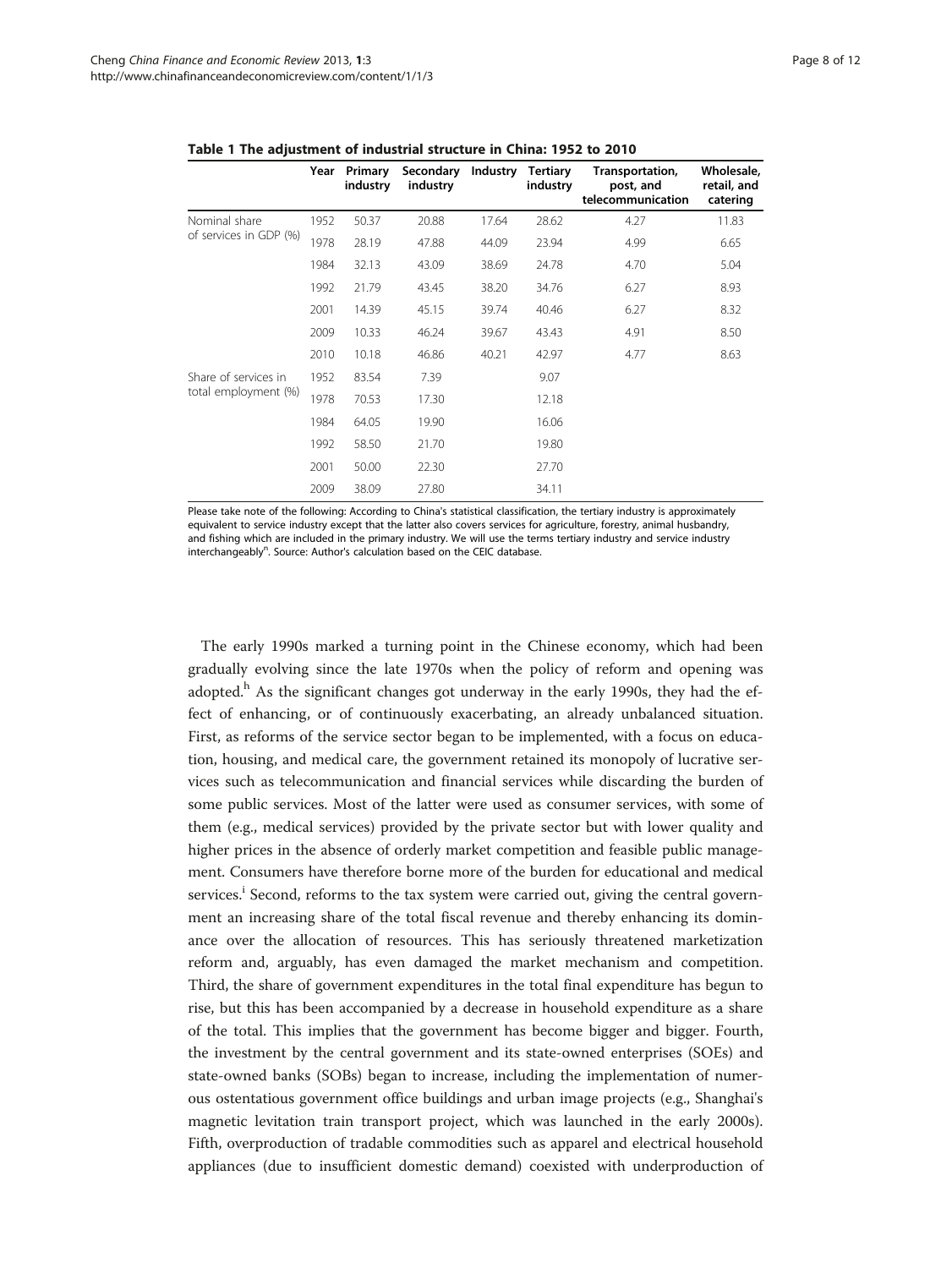non-tradable services and goods (due to monopoly and high prices or costs). This had the effect of causing the merchandise trade surplus to grow and the services trade deficit to persist<sup>j</sup>. Sixth, a foreign exchange regime reform was introduced so that the renminbi (RMB) devalued significantly against the US dollar in a way that pushed up foreign demand for domestic surplus tradables. Finally, processing trade (i.e., processed and assembled exports using imported materials or intermediates) began to flourish, accounting for almost 50% of the total trade because of lower labor costs, a relatively weak RMB, and attractive incentives to foreign investors.

The reforms to the service sector and the tax system suggest that the Chinese government has become stronger and stronger in pursuing economic growth, thus intervening in and even replacing the market mechanism, while simultaneously becoming weaker and weaker in the provision of public services<sup>k</sup>. Government officials have an incentive to pursue GDP growth because they can gain promotions and 'benefit' (that is, creating and seeking all kinds of rents). If they do what they should do (i.e., provide public services), the opportunities for 'benefit' are very limited. This has damaged social and business honesty, making market transactions more costly, and has hindered the division of labor and the externalization of producer services. The third and fourth developments since the early 1990s (outlined above) mean that, in effect, government expenditure is squeezing out household expenditure, and government investment policies (via SOEs and SOBs) are discouraging and even forcing out private investment. The emphasis in manufacturing on processing and assembly in China will likely continue, but it will be at the expense of demand for producer services, including upstream services such as R&D and downstream services such as marketing and after-sale services that are still largely controlled by foreign firms. This unusual processing trade pattern is characterized by two ends abroad and, thus, the coexistence of rapidly developing manufacturing and underdeveloped producer services at home. The overproduction of tradable commodities and the foreign exchange controls are a natural outcome of the distorted government function and behaviors.

Thus, the underdevelopment of market-transacted services remains an integral part of the economic imbalances that are found in the Chinese economy. This is mainly caused by distortions in the level of government involvement and behavior relative to competitor nations rather than the fact that China is still at an earlier stage in the economic development process than many of the economies that have been used for comparison in this study. Institutional and policy distortions have hindered the functions of the three previously discussed mechanisms of service industry development. So the current problems are reflected in three aspects: a lower level of division of labor and specialization due to higher market transaction costs or transaction inefficiency<sup>1</sup>, backward organizational management, and sluggish demand.

As the underdevelopment of market-transacted services is directly due to problems with the three mechanisms and especially due to a lower level of specialized division of labor in services themselves and between services and other industries in the market<sup>m</sup>, there is a need for the government to remove numerous obstacles (i.e., to reduce transaction costs) to the development of specialization and the division of labor. It is insufficient to rely solely on the introduction of various preferential industrial policies and the designation, for example, of land and buildings as service development zones. The removal of obstacles or the reduction in transaction costs will require a more strategic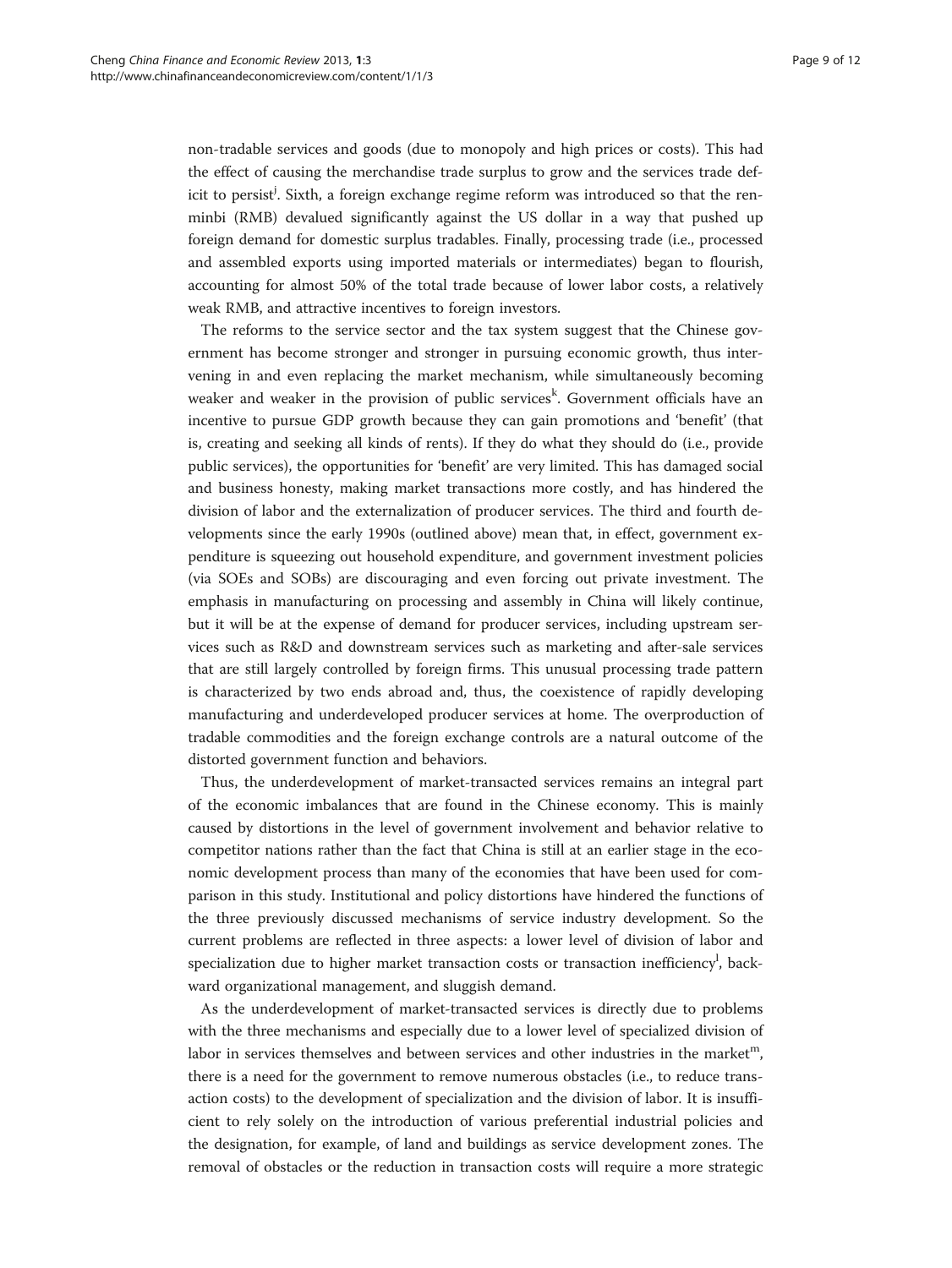approach, alongside the introduction of policy instruments. The former is more fundamental and profound in that it focuses more on how to transform a country's natural and institutional endowments. Therefore, in the first place, the government needs to standardize its behavior so as to improve the social credibility system and public service functions. It also needs to put the market mechanism in order so that market transactions will become much easier and safer. That is to say, the government should become stronger in offering public services rather than just pursuing GDP growth and intervening in the market. There is also an urgent need to eliminate monopolies in services such as finance, transport, and post and telecommunications, and to promote greater openness to private and foreign investors. This will have the effect of allowing more competition in the provision of services, thereby driving down the price of services as well as helping improve their efficiency, quality, and their integration with the rest of the national economy.

### Endnotes

<sup>a</sup>In his seminal work on *The Service Economy*, Victor Fuchs ([1968](#page-11-0)) defined a 'service economy' as an economy with more than half of its aggregate employment and output in the service sectors. This is the so-called 'Fuchs standard.'

<sup>b</sup>Schettkat and Salverda ([2004](#page-11-0)) provide a good summary of the related literature. See also, for instance, Eichengreen and Gupta [\(2009\)](#page-11-0).

<sup>c</sup>See also Bryson and Daniels [\(2010\)](#page-11-0) on the 'manuservice' economy.

<sup>d</sup>As is well known, the World Wide Web (www) appeared in 1989, and the first website was put into the cyberspace in 1991. Drastic changes have taken place in the past 20 years, which have had profound influences on all aspects of people's life and work.

<sup>e</sup>The way the demand for a commodity is affected by household expenditures depends on whether this commodity is a luxury, a necessity, or an inferior commodity. Under the assumption that service-related commodities are a luxury, their budget share will have increased over the last decades. On the income side, inequality may also have an effect. When bottom-end incomes and wages lag behind, high-income households can afford to buy services more cheaply (Schettkat and Salverda [2004](#page-11-0)).

fJust as there have been numerous attempts to define 'services,' there are equally numerous attempts to classify them, reflecting the great heterogeneity hiding behind this general label. It is particularly useful to make a distinction between consumer (or final) services and producer (or intermediate) services. Producer services are intermediate services provided to goods or other service producers. Their definition and demarcation is based on a function-based classification of services that was initially proposed by Greenfield [\(1966\)](#page-11-0) and further developed by Browning and Singelmann ([1975](#page-11-0)). However, it is sometimes difficult to distinguish between producer services and consumer services; activities such as banking or transport services not only fulfill intermediate demand but also meet the needs of final consumers, even though they may emphasize the provision of services to one group or another (see for example Marshall et al. ([1988\)](#page-11-0)).

<sup>g</sup>As a result, the share of services in GDP dropped from 28.6% in 1952 to 23.9% in 1978, while the share of the secondary industry rose from 20.9% to 47.9%.

<sup>h</sup>In the traditional planned economy before the late 1970s, SOEs and people's communes were in fact isolated 'economic kingdoms,' with almost no links to each other.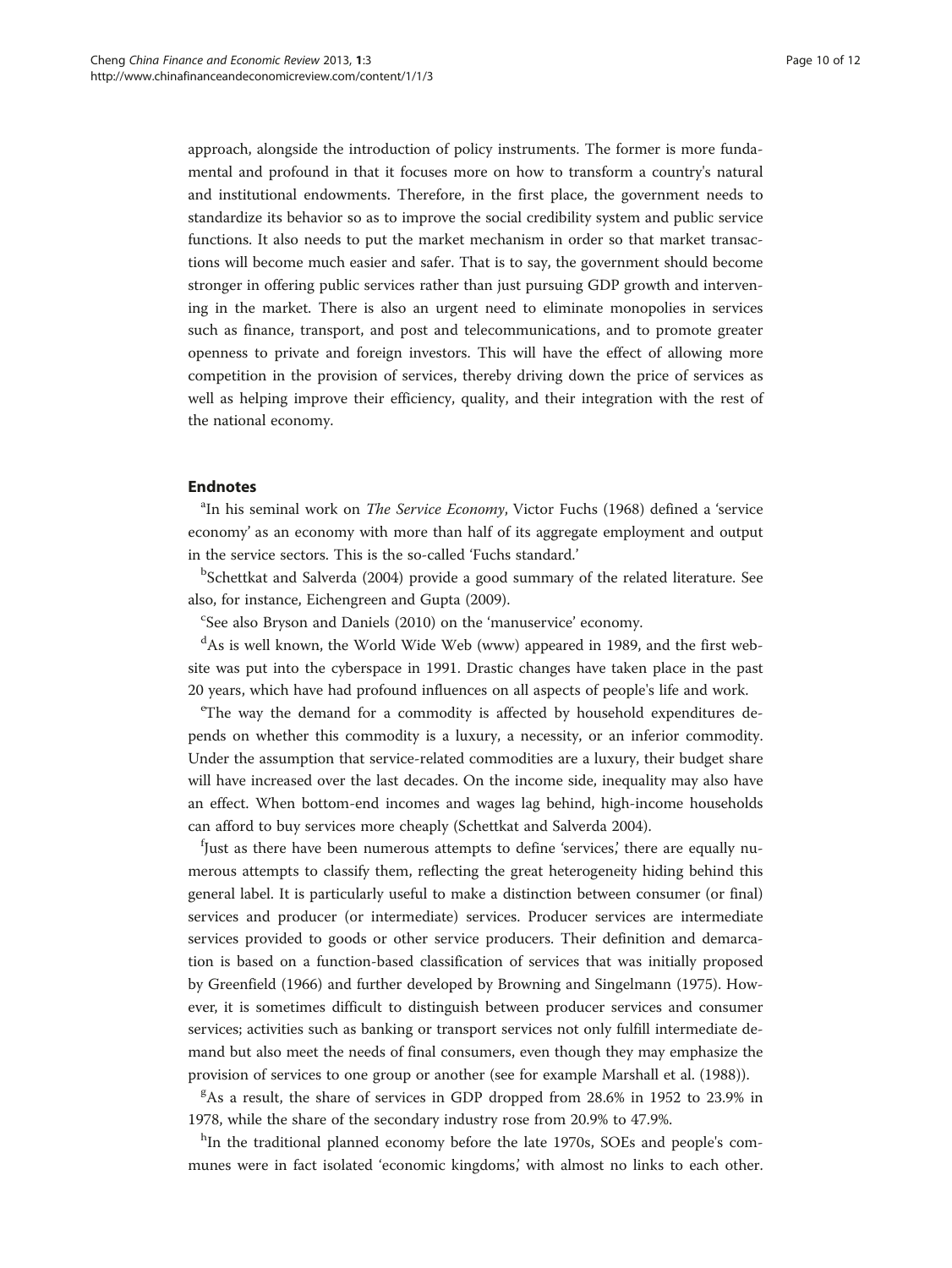Enterprises performed 'social functions' (Qiye Ban Shehui). Almost all kinds of services were internalized by SOEs, and people's communes with very few services transacted through the market. The level of specialization and division of labor in the planned economy was therefore very low. This legacy has had a negative influence on the contemporary development of producer services.

<sup>i</sup>Cheng and Blanchard ([2009](#page-11-0)) have empirically proven that the foremost cause of the increase in the household service expenditure proportion in China has been the rise in service prices rather than income levels. At the same time, the proportion of services on a real supply or value added basis remains unchanged or just grows a little. Therefore, the rises in service expenditure must have not been based on the rise in real supply but on the service price increases. The facts that the labor productivity growth of the service sector is stagnant, the demand for services is price inelastic, and in the meantime the service price is rising gradually show that the signs of 'cost disease' have appeared in service consumption for China as a whole and for most regions.

<sup>j</sup>The growth of the merchandise trade surplus (197.62 billon US dollars in 2009) has always surpassed the service trade deficit (29.4 billion US dollars in 2009) so that the overall trade surplus in the balance of payment continues to grow.

kFor example, food safety incidents and scandals are almost ubiquitous in China, and the main reason is the lack of necessary public regulation and management. See for example '2008 Chinese milk scandal' available at [http://en.wikipedia.org/wiki/2008\\_](http://en.wikipedia.org/wiki/2008_Chinese_milk_scandal) [Chinese\\_milk\\_scandal.](http://en.wikipedia.org/wiki/2008_Chinese_milk_scandal)

<sup>1</sup>The official statistics show that the total logistic cost occupied 18% of China's GDP in 2010, which was almost double that of the USA and European countries (10%).

mWith regard to China's services, we should not confuse transacted-through-market services and firm-level in-house services. The producer services documented by industrial-level input–output tables actually refer to the former rather than the latter (Cheng [2012\)](#page-11-0).

<sup>n</sup>The history of Chinese industrial development and adjustment since 1978 can be roughly divided into four subperiods (shown in Table [1](#page-7-0)): (1) The first subperiod is from 1978 (when the Third Plenary Session of the Eleventh Central Committee convened) to October 1984 (when the Third Plenary Session of the Twelfth Central Committee convened), when the rural and agricultural reforms beginning from the introduction of the household contract responsibility system became the major driving force of economic development and have solved the problem of feeding the Chinese people. (2) From October 1984 to June 1992, the reforms of state-owned industrial enterprises in cities centering on adjusting ownership structure and rejuvenating enterprises themselves, and the development of township enterprises, have greatly promoted the growth of light industries. As a result, consumer goods became more and more varied, durable consumer goods became popular, and the situation wherein commodities were in short supply has changed fundamentally. (3) From June 1992 (when the Central Committee of the Communist Party of China and the State Council issued the 'Decision on Speeding up the Development of the Tertiary Industry') to December 2001 (when China joined the WTO), the reforms in services began in full swing. (4) Since China's accession to WTO, more industrial reforms and adjustments have been launched to face both internal and external challenges with China's increasing integration with the rest of the world. The economic situation since the third subperiod is also discussed in the text.